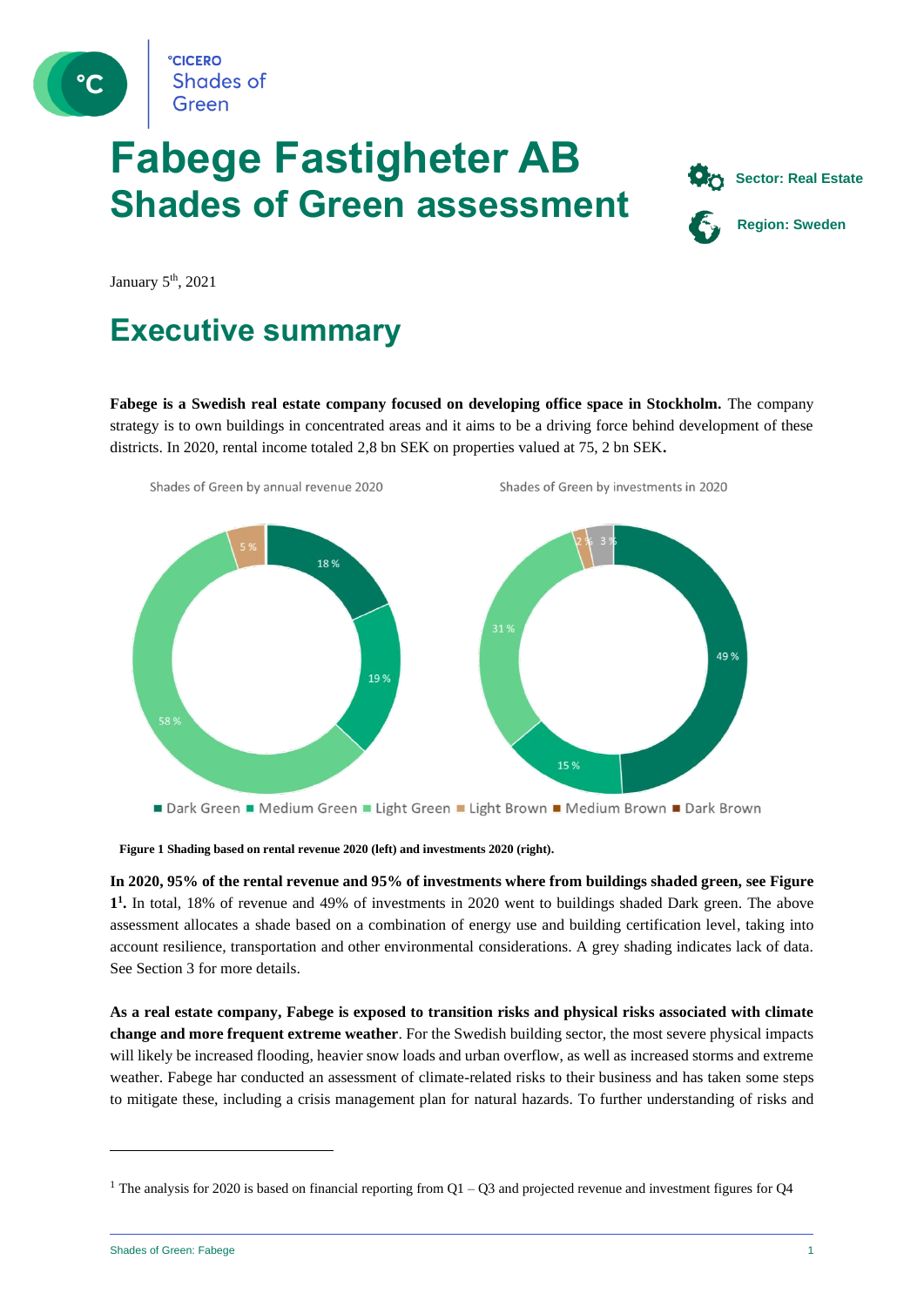opportunities, the company has conducted scenario analysis with Stockholm Environmental Institute (SEI), municipalities and other partners.

According to the International Energy Agency (IEA), the buildings and buildings construction sectors combined are responsible for 36% of global final energy consumption in 2018 and nearly 40% of total direct and indirect CO<sup>2</sup> emissions. The materials, construction and demolition phase of the building lifecycle constitute additional emissions and are becoming increasingly important as buildings becomes more energy efficient and the electricity and heat supply becomes 'greener'. A little over half of all life cycle greenhouse gas emissions in new offices or residential apartment building in the Nordics comes from heat and energy use, while approximately 40% comes from use of materials. Emissions associated with construction and demolition accounts for around 2-5%.

**Fabege has ambitious climate targets**. The company's overarching climate goal is to have a climate neutral property management in 2030, e.g. not including building construction and supply chain. The company has been working systematically with reducing their climate impact, the total emissions has decreased by approximately 95% since 2002. This target does not include supply chain emissions, but Fabege is taking steps to understand these. 2019 is the first year Fabege includes Scope 3, in their emissions accounting.

**The company also has ambitious targets for energy efficiency, especially for new buildings.** From 2020, the Fabege targets that all new buildings will have an energy use of 35 kWh/m<sup>2</sup>. The company has already exceeded the Swedish government target of increasing energy efficiency in buildings by 50% in 2030.

Fabege has a comprehensive sustainability strategy. The company has targets and strategies in place to

systematically manage the impact of their operations through energy efficiency, transportation consideration, waste management, supplier- and customer engagement. The company has excellent stakeholder management. Fabege has identified key stakeholder groups and regularly engages in dialogue with these groups. In the course of 2020, Fabege completed a new materiality analysis with input from stakeholders. The company has come far in understanding and managing supply chain sustainability. This includes a sustainable sourcing strategy, inspections and dialogue with suppliers. Fabege has comprehensive sustainability reporting and key sustainability metrics are also included in the company's financial reporting. In 2020 Fabege prepared its first TCFD reporting.

**Figure 2 Fabege governance score as assessed by CICERO Green**



CICERO Green assess Fabege's governance structure and practice to be **Excellent.** 

| Specific sector<br>metrics | <b>Energy</b> use<br>(kWh/m <sup>2</sup> A temp) | <b>Environmentally</b><br>certified<br>$\frac{6}{6}$ of area) | <b>Emission intensity</b><br>scope $1+2$<br>(kg CO <sub>2</sub> e/m <sup>2</sup> ) | Per cent area<br>heated directly by<br>fossil fuels |
|----------------------------|--------------------------------------------------|---------------------------------------------------------------|------------------------------------------------------------------------------------|-----------------------------------------------------|
| 2019                       |                                                  | 83%                                                           | 1,53                                                                               | 0%                                                  |
| 2018                       | 98                                               |                                                               | 2.03                                                                               | $0\%$                                               |
| 2017                       | 10 <sup>2</sup>                                  |                                                               |                                                                                    |                                                     |

**Table 1 Measured specific sector metrics for Fabege. Energy is for electricity, heating and cooling.**

<sup>&</sup>lt;sup>2</sup> The figure for 2017 is based on a different calculation method, there is no official  $kWh/m^2$  Atemp for this year. 2020 figures were not available at the date of publication.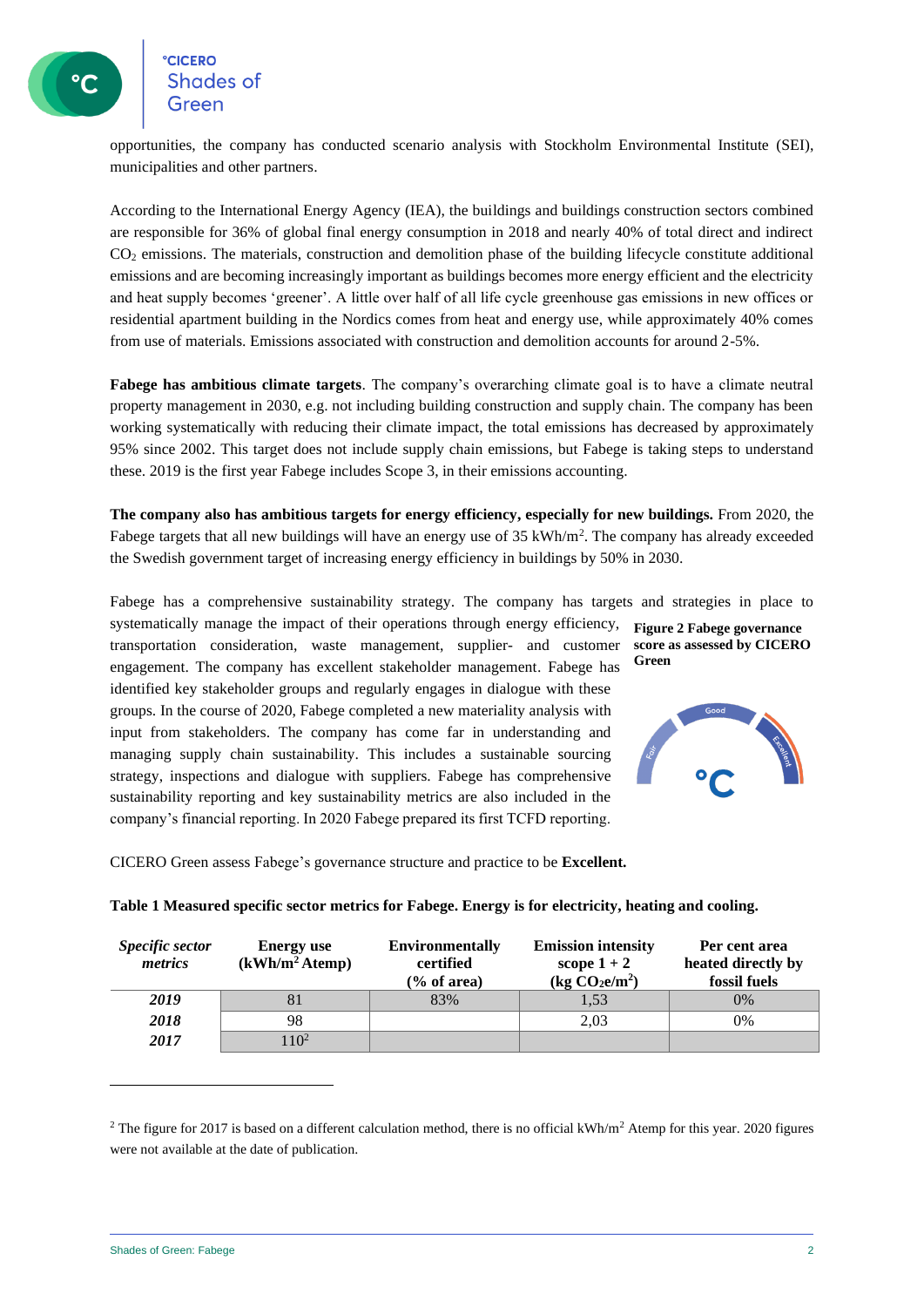

## **Contents**

| 1              |                                                                                                      |    |
|----------------|------------------------------------------------------------------------------------------------------|----|
|                |                                                                                                      |    |
| $\overline{2}$ | Brief description of Fabege's activities, strategies and related policies__________________________5 |    |
|                |                                                                                                      |    |
|                |                                                                                                      |    |
|                |                                                                                                      |    |
|                |                                                                                                      |    |
|                |                                                                                                      |    |
|                |                                                                                                      |    |
|                |                                                                                                      |    |
|                |                                                                                                      |    |
| 3              |                                                                                                      |    |
|                |                                                                                                      |    |
|                |                                                                                                      |    |
|                |                                                                                                      |    |
|                |                                                                                                      |    |
|                |                                                                                                      |    |
|                |                                                                                                      | 16 |
|                |                                                                                                      |    |
|                |                                                                                                      | 19 |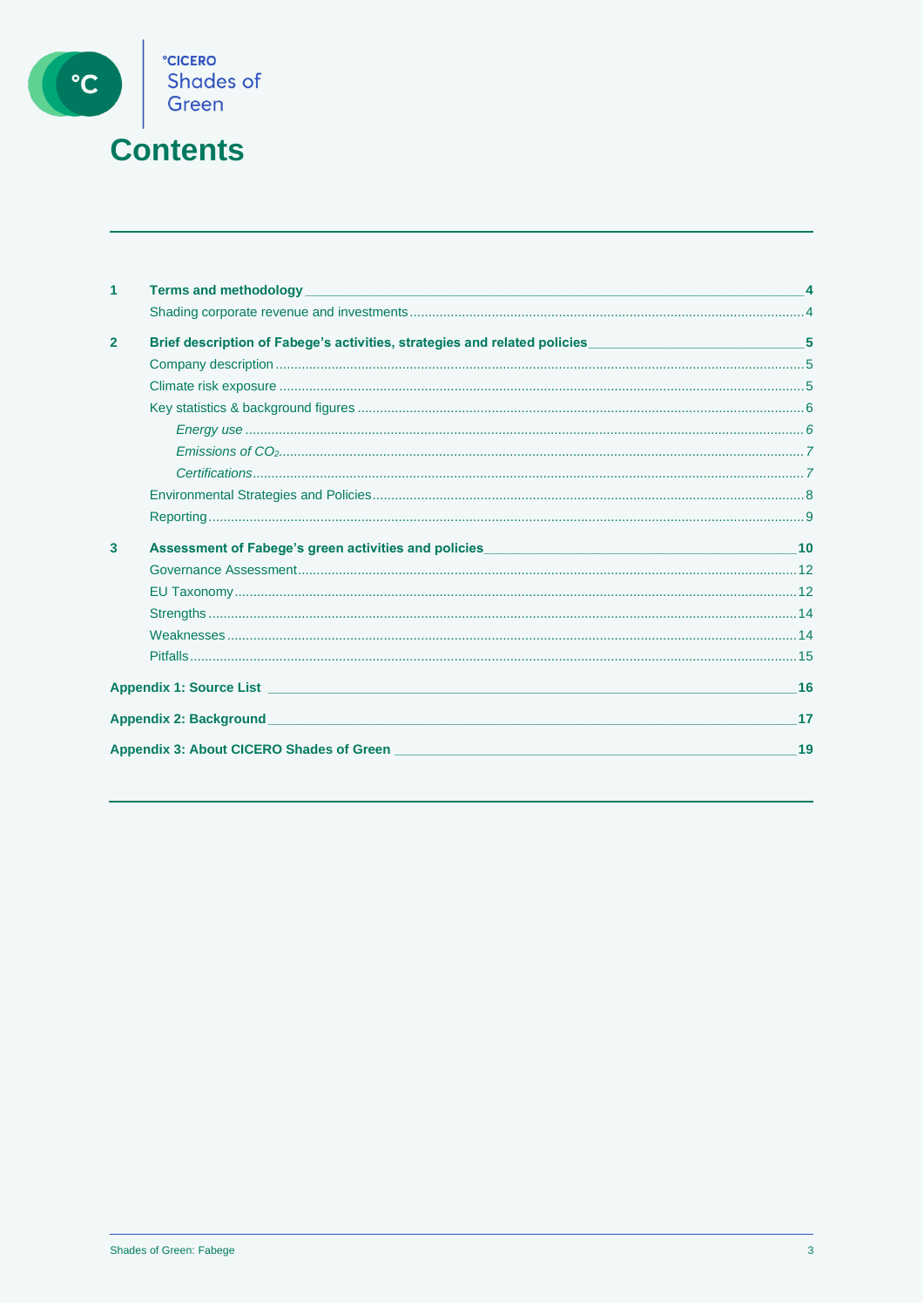

### **1 Terms and methodology**

The aim of this analysis is to be a practical tool for investors, lenders and public authorities for understanding climate risk. CICERO Green encourages the client to make this assessment publicly available. If any part of the assessment is quoted, the full report must be made available. This assessment is based on a review of documentation of the client's policies and processes, as well as information gathered during meetings, teleconferences and email correspondence.

#### **Shading corporate revenue and investments**

Our view is that the green transformation must be financially sustainable to be lasting at the corporate level. We have therefore shaded the company's current revenue generating activities. Shaded investments add a forwardlooking element and provide insight into future revenue streams and corporate strategy in relation to the green transformation.

The approach is an adaptation of the CICERO Shades of Green methodology for the green bond market. The Shade of Green allocated to a green bond framework reflects how aligned the likely implementation of the framework is to a low carbon and climate resilient future, and we have rated investments and revenue streams in this assessment similarly. To encompass the full scale of potential projects, we have added three "brown" categories. While some projects with fossil fuel elements might be accepted, we are careful to avoid projects that increase the capacity or longevity of fossil fuel infrastructure.



In addition to shading from dark green via light green to dark brown, CICERO Shades of Green also includes a governance score to show the robustness of the governance structure. The company assessment also provides investors and lenders with information on possible alignment to the EU taxonomy as well as companies' environmental governance structure, including an assessment of how companies respond to the TCFD recommendations on climate-related risk disclosure. We have only shaded revenue or investments to the extent we were able to find sufficient information. The amount of "unshaded" revenue and investments is noted.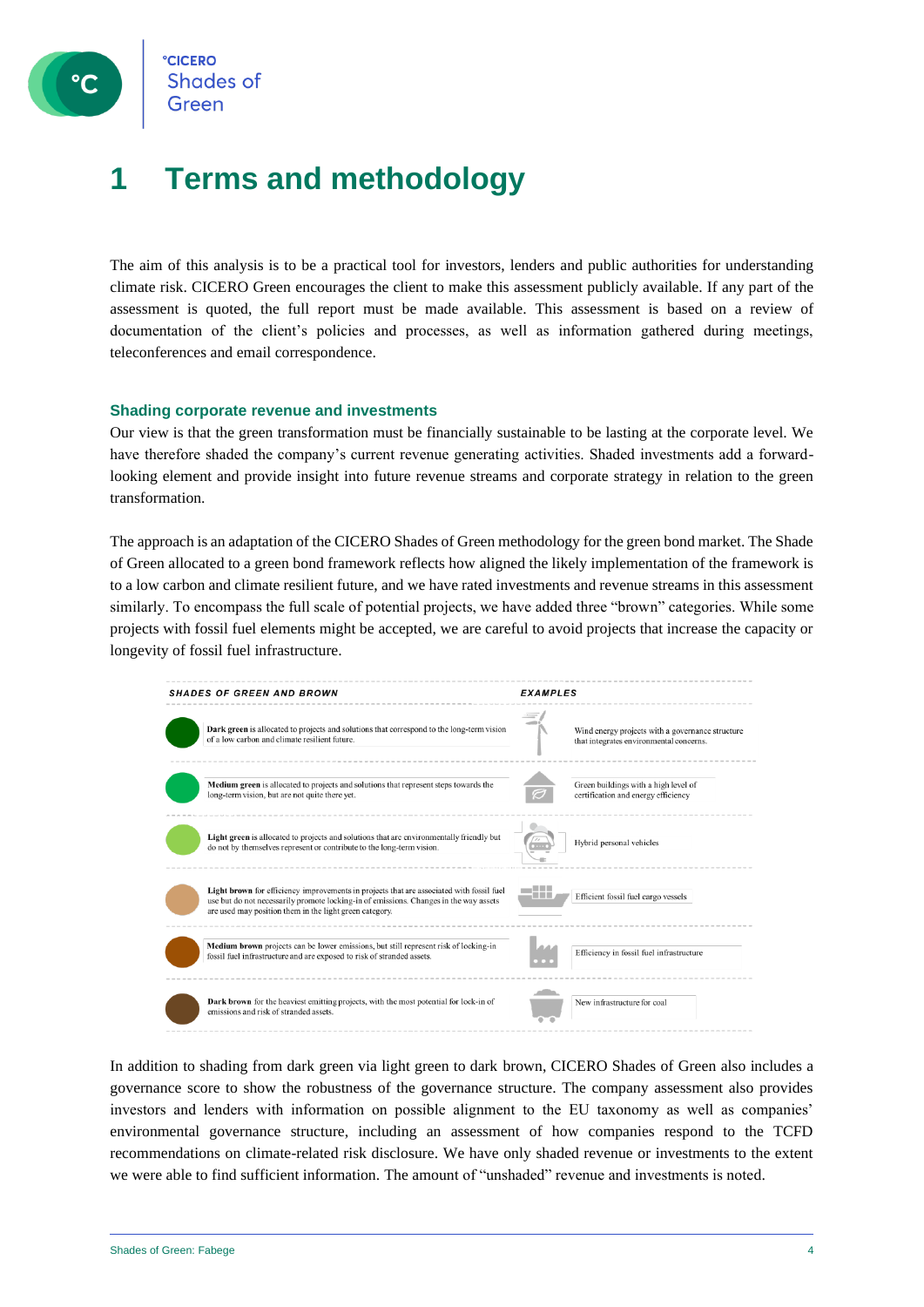

# **2 Brief description of Fabege's activities, strategies and related policies**

#### **Company description**

Fabege is a Swedish real estate company focused on developing office space in Stockholm. The company strategy is to own buildings in concentrated areas and it aims to be a driving force behind development of these districts. They own and operate 88 premises, with 1.2 million square meters of lettable space. Fabege has 190 employees<sup>3</sup>.

In 2019, Fabege had 3.2 bn SEK of rental income on properties valued at 73.6 bn SEK. In 2020, rental income totaled 2.8 bn SEK on properties valued at 75.2 bn SEK.

Fabege has a goal of 100% green financing and has issued several green bonds which are listed on Nasdaq Stockholm under the ticker FABG.

#### **Climate risk exposure**

According to the International Energy Agency (IEA), the buildings and buildings construction sectors combined are responsible for 36% of global final energy consumption in 2018 and nearly 40% of total direct and indirect CO<sup>2</sup> emissions. Appliances (excluding heating, cooking and cooling appliances) are responsible for around 17% of final electricity use by buildings.

Emissions from heating of buildings in Sweden have decreased from 9.3 million tonnes  $CO<sub>2</sub>e$  to 0.88 million tonnes over the period from 1990 to 2018. In 2018, the sector accounted for approximately 2% of Sweden's total emissions<sup>4</sup>. Emissions from production of materials, construction and demolition of the buildings constitute additional emission<sup>5</sup>. These (scope 3) emissions become increasingly important as buildings becomes more energy efficient and the electricity and heat supply becomes 'greener', reducing scope 1 and 2 emissions. According to a report from Asplan Viak<sup>6</sup>, a little over half of all life cycle greenhouse gas emissions in new



**Figure 3 Life cycle and source of emissions. This shows the value chain of Fabege's operations. Emissions are connected to the construction, operation, and demolition of buildings.**

<sup>3</sup> https://www.fabege.se/en/about-fabege/

<sup>4</sup>Naturvårdsverket: [https://www.naturvardsverket.se/Sa-mar-miljon/Statistik-A-O/Vaxthusgaser-utslapp-fran-uppvarmning](https://www.naturvardsverket.se/Sa-mar-miljon/Statistik-A-O/Vaxthusgaser-utslapp-fran-uppvarmning-av-bostader-och-lokaler/)[av-bostader-och-lokaler/](https://www.naturvardsverket.se/Sa-mar-miljon/Statistik-A-O/Vaxthusgaser-utslapp-fran-uppvarmning-av-bostader-och-lokaler/)

<sup>5</sup> <https://www.miljostatus.no/tema/klima/norske-klimagassutslipp/klimagassutslipp-bygg/>

<sup>6</sup> Asplan Viak AS (2018): Utredning av livsløpsbaserte miljøkrav i TEK[, https://dibk.no/globalassets/02.-om-oss/rapporter](https://eur02.safelinks.protection.outlook.com/?url=https%3A%2F%2Fdibk.no%2Fglobalassets%2F02.-om-oss%2Frapporter-og-publikasjoner%2Futredning_av_livslopsbaserte_miljokrav_i_tek_asplan_viak_2018.pdf&data=02%7C01%7Cknut.alfsen%40cicero.oslo.no%7C41372734339a4aa773b308d7a9bb812a%7C87ea3ab60d34424ea0c4cda82a2494bc%7C0%7C1%7C637164495120869283&sdata=utFk45BJneSHw04i%2FhnV%2FYYrKXHEY37d1pBzE9fcjZg%3D&reserved=0)[og-publikasjoner/utredning\\_av\\_livslopsbaserte\\_miljokrav\\_i\\_tek\\_asplan\\_viak\\_2018.pdf](https://eur02.safelinks.protection.outlook.com/?url=https%3A%2F%2Fdibk.no%2Fglobalassets%2F02.-om-oss%2Frapporter-og-publikasjoner%2Futredning_av_livslopsbaserte_miljokrav_i_tek_asplan_viak_2018.pdf&data=02%7C01%7Cknut.alfsen%40cicero.oslo.no%7C41372734339a4aa773b308d7a9bb812a%7C87ea3ab60d34424ea0c4cda82a2494bc%7C0%7C1%7C637164495120869283&sdata=utFk45BJneSHw04i%2FhnV%2FYYrKXHEY37d1pBzE9fcjZg%3D&reserved=0)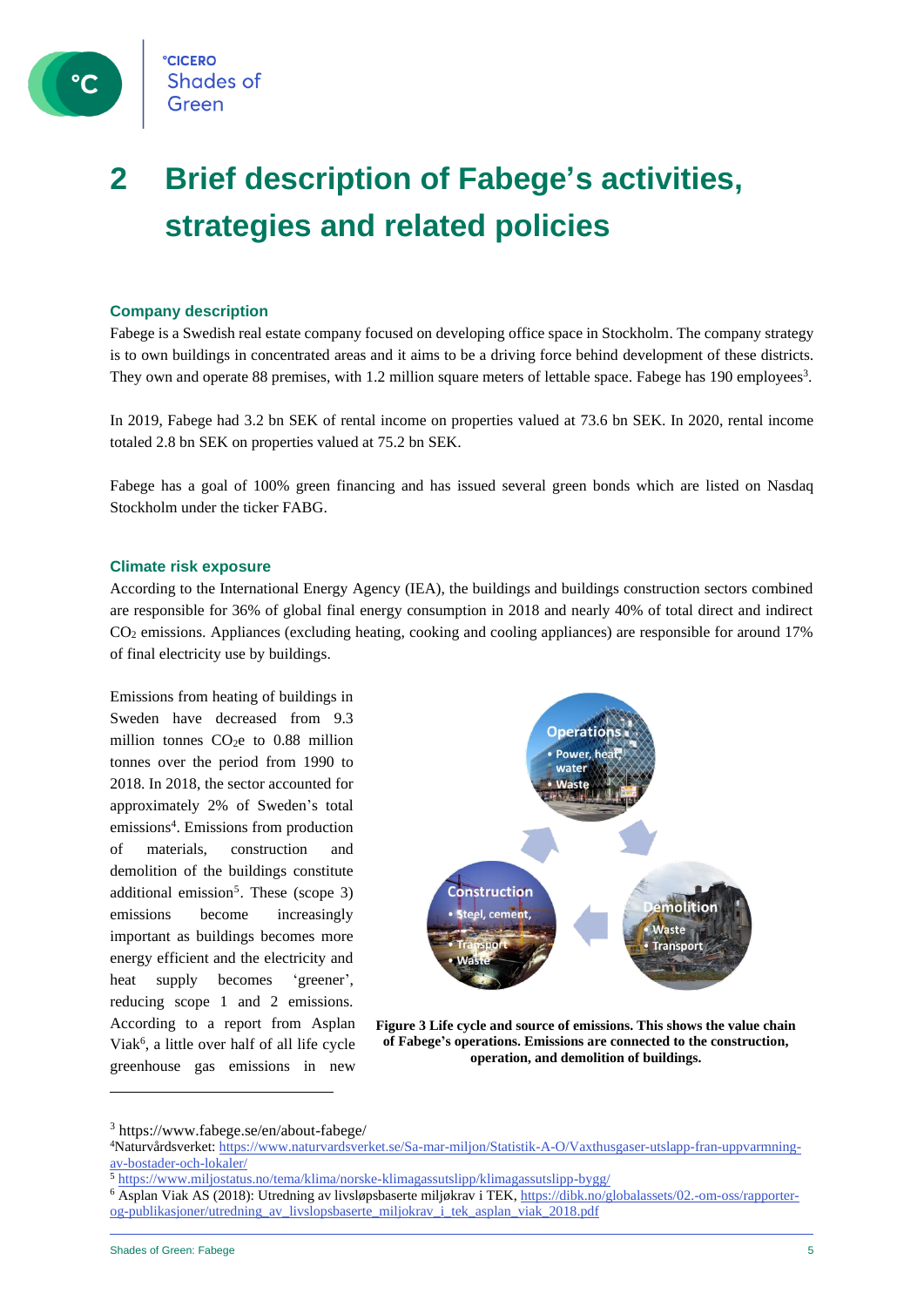buildings comes from heat and energy use, while approximately 40% comes from use of materials. Emissions associated with construction and demolition accounts for 2-5%.

Physical climate change such as extreme events and flooding are affecting all sectors and regions already. Due to historical emissions, we are de facto already locked in for approximately 1.5°C global warming.<sup>7</sup> Given today's policy ambition, the world is most likely heading toward 3°C warming in 2100 which implies accelerated physical climate impacts, including more extreme storms, accelerated sea level rise, droughts and flooding.<sup>8</sup> For near-term physical risk, investors and companies must consider the probabilities of physical events and resiliency measures to plan for and protect against the worst impacts. For the Nordic building sector, the most severe physical impacts will likely be increased flooding, snow loads and urban overflow, as well as increased storms and extreme weather. Developing projects with climate resilience in mind is critical for this sector. The real estate sector is also exposed to climate risks through links to the construction industry and the utilities.

In addition to the physical risks, Fabege is also exposed to transition risks from stricter climate policies, associated with e.g. mandatory efficiency upgrades, liability risks due to e.g. legal challenges if preventable damages from climate change increases or technology risks if consumers prefer climate smart buildings and demand for low efficiency buildings decrease.

#### **Key statistics & background figures**

#### *Energy use*

In 2019, total energy use was 131.87 GWh, electricity stood for 55 GWh and district heating 76 GWh. These figures include both shared services (Fastighets energi) and sub-metered energy use by tenants. Total energy use decreased by 1.4% from 2018 to 2019, while the number of buildings in the portfolio increased. Energy intensity, energy use per square meter, decreased by 17% over the same period. Fabege has as a target that the average energy usage should be 77 kWh/m<sup>2</sup> by 2023. This target represents more than a halving compared to the baseline of 2005. From 2020, the Fabege targets that all new buildings will have an energy use of 35 kWh/m<sup>2</sup>. The company has already exceeded the Swedish government target of increasing energy efficiency in buildings by 50% in 2030 $^9$ .

No direct fossil fuel was used, but district heating contains some fossil fuel elements. In 2019, 9% of district heating was based on natural gas<sup>10</sup>.

The overall energy intensity was 81 kWh/m<sup>2</sup> . Fabege has buildings with a range of energy intensities, see chart. The median energy intensity among all buildings was 97 kWh/m<sup>2</sup> .



<sup>7</sup> <https://www.cicero.oslo.no/en/posts/news/scientists-demystify-climate-scenarios-for-investors>

<sup>8</sup> [https://www.ipcc.ch/pdf/assessment-report/ar5/syr/SYR\\_AR5\\_FINAL\\_full\\_wcover.pdf](https://www.ipcc.ch/pdf/assessment-report/ar5/syr/SYR_AR5_FINAL_full_wcover.pdf)

<sup>9</sup> The government target has a baseline of energy usage in 2005. In 2005, Fabege energy usage was 194 kWh/m2 and 2019 it was 81 kWh/m2.

<sup>&</sup>lt;sup>10</sup> The power provider was unable to deliver 100% renewable energy. Fabage has purchased offsets for the 9% share of fossil fuel in the electricity mix.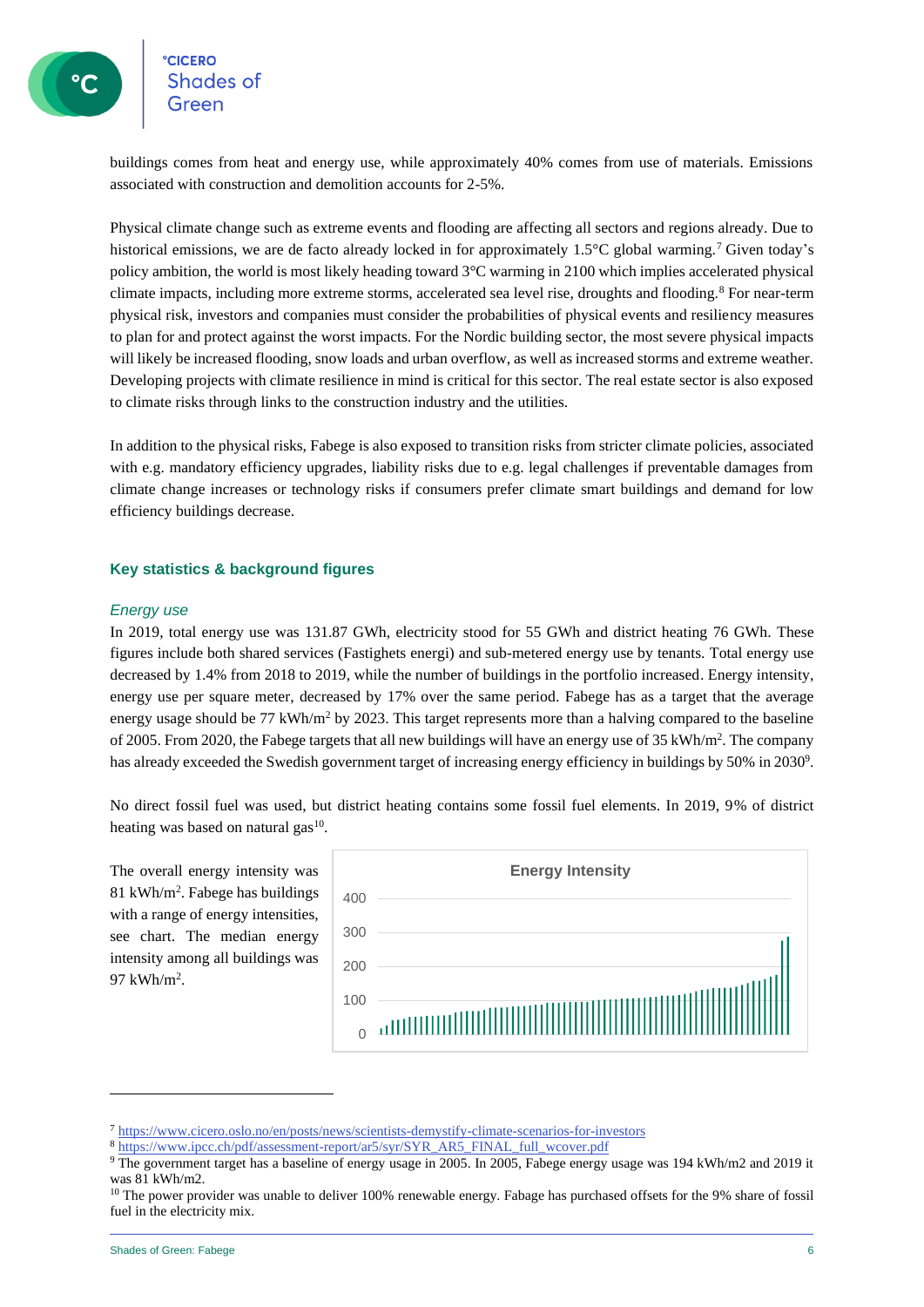#### *Emissions of CO<sup>2</sup>*

Fabege estimates and reports both direct and indirect emissions (Scope 1, 2 and 3). Total emissions in 2019 was 2516 tons  $CO_2e^{11}$ . Scope 1 is negligible, at 22 tons  $CO_2e$ . The majority of emissions (1933 tons  $CO_2e$ ) stem from Scope 2, with district heating and cooling being the main driver of emissions. 2019 is the first year Fabege partly includes Scope 3, supply chain emissions, in their emissions accounting. The company has estimated emissions from waste handling and business travel to be  $561$  tons of CO<sub>2</sub>e. Fabege is working on developing a more comprehensive methodology for this scope.

Scope 2 emissions decreased by 23 percent from 2018 to 2019. This increase is related to reduced energy usage in the portfolio, and an improved emission factor from the energy provider implying a change in the energy mix used by Fabege towards more renewable energy sources.

Fabege has a target to become climate neutral and is developing a science-based targets strategy. The company committed to the Science Based Targets Initiative in 2019. The initiative is a partnership between CDP, the United Nations Global Compact (UNGC), World Resources Institute (WRI), and the World Wide Fund for Nature (WWF) working to facilitate corporate target-setting aligned with goals of the Paris agreement<sup>12</sup>.

Emission intensity (limited to scope 1 and 2) was  $1.53 \text{ kg CO}_2/\text{m}^2$  in 2019. This is considerably lower the emission intensity in 2018.

#### *Certifications*

Fabege targets that all of its properties will have an environmental certification. Their polices stipulate that new properties should be certified according to BREEAM-SE (new construction) and existing properties according to BREEAM-in-use. At the end of 2019, 59 properties were environmentally certified, the majority of them with an in-use certification. The certified share of the portfolio is 83% when measured by area.



 $11$  CO<sub>2</sub>e, carbon dioxide equivalent is a measurement term for greenhouse gas accounting

<sup>12</sup> <https://sciencebasedtargets.org/about-the-science-based-targets-initiative/>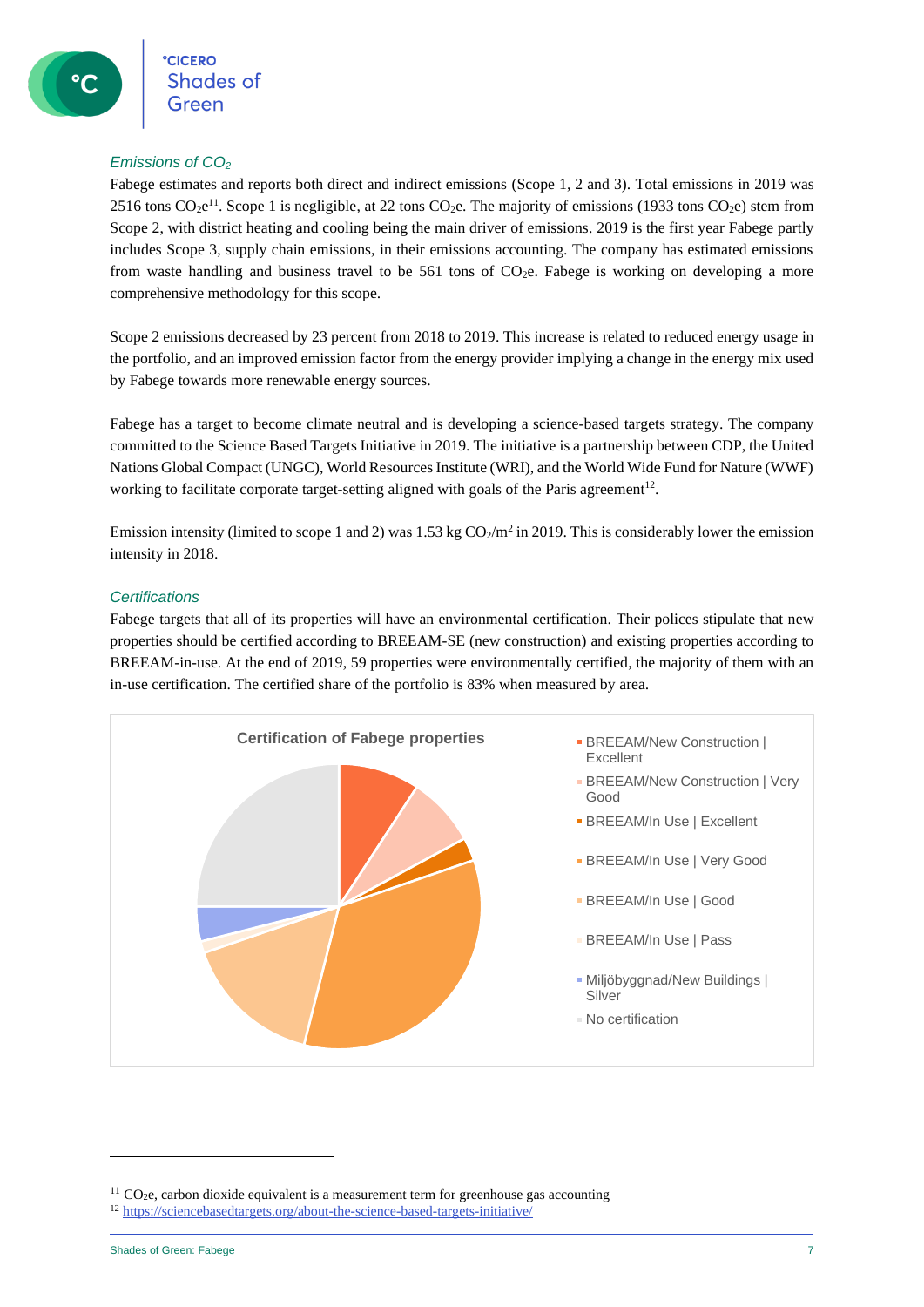**CICERO CICERO**<br>Shades of

#### **Environmental Strategies and Policies**

Fabege has a comprehensive sustainability strategy. The company's overarching climate goal is to have a climate neutral property management in 2030, e.g. not including building construction and supply chain. The company has been working systematically with reducing their climate impact, the total emissions has decreased by approximately 95% since 2002.

Fabege works systematically to manage the impact of their operations through energy efficiency, transportation consideration, waste management, supplier, and customer engagement, and evaluates the impact of climate change on their business through scenario analysis.

The company has identified key stakeholder groups and regularly engages in dialogue with these groups. Highlights from this dialog is presented on their website. In the course of 2020, Fabege completed a new materiality analysis. The process was focused on the SDGs and used input from all key stakeholder groups to identify the most materials SDGs for the company.

Fabege has identified climate related risks and opportunities to their business and is using scenario analysis to "futureproof" their business. In 2019, the company partnered with Stockholm Environmental Institute (SEI), municipalities and other partners to develop scenarios. Four descriptive scenarios have been developed and Fabege has used these to analyse the impact on sustainable urban development in Stockholm. For each scenario Fabege has identified risks and opportunities to their busines model.

Fabege has as a target that the average energy usage should be 77 kWh/m<sup>2</sup> by 2023. To support this goal, the company targets installing rooftop solar on all appropriate roofs by 2030, producing solar energy equivalent to 2.5 kW/m<sup>2</sup>. This at least four rooftop solar installations each year, with an average projected energy production of 80MWh per year.

The company has taken steps to facilitate low carbon transportation options. Fabege's office buildings are always in in locations with rail connections. They have also installed charging stations for electric vehicles at several locations. Fabege is also participating in project to reduce goods transport in the Arenastaden district. Their own service fleet consists of 100% electric vehicles.

Fabege tracks waste streams for 69 of their properties and requires that waste is sorted. Approximately half the waste is incinerated, and the other half is recycled, with only 0.2% being landfilled. The company is working to increase the share of recycling.

The company has a sustainable sourcing strategy and conducts sustainability inspections of suppliers. Their target is to have conducted inspections of all strategic suppliers and increase the share of approved sustainability assessed suppliers. In 2019, 98% of all strategic suppliers have been assessed according to environmental criteria. Strategic suppliers represent 75% of the total purchased volume value. Fabege is engaged in dialogue with strategic suppliers on environmental performance, they support improvement programs and confirms that it will cease to use contractors that fail to improve their sustainability performance. The company has updated their supplier code of conduct in 2019, the edits include enhanced waste management and reporting for buildings contractors. The code of conduct also requires supplier to transfer the same sustainability requests to their sub-contractors. The assessment of supplier value chains is a part of the sustainability assessment conducted through a third party.

Fabege offers green leases to its clients and targets that 100% of new leases will be green. Green leases are agreements between Fabege and the tenant of an office building on a joint environmental agenda for the efficient use of resources and sustainable property management. Such a lease agreement may include commitments regarding materials selection, renewable electricity, flexible building design, energy efficiency enhancements or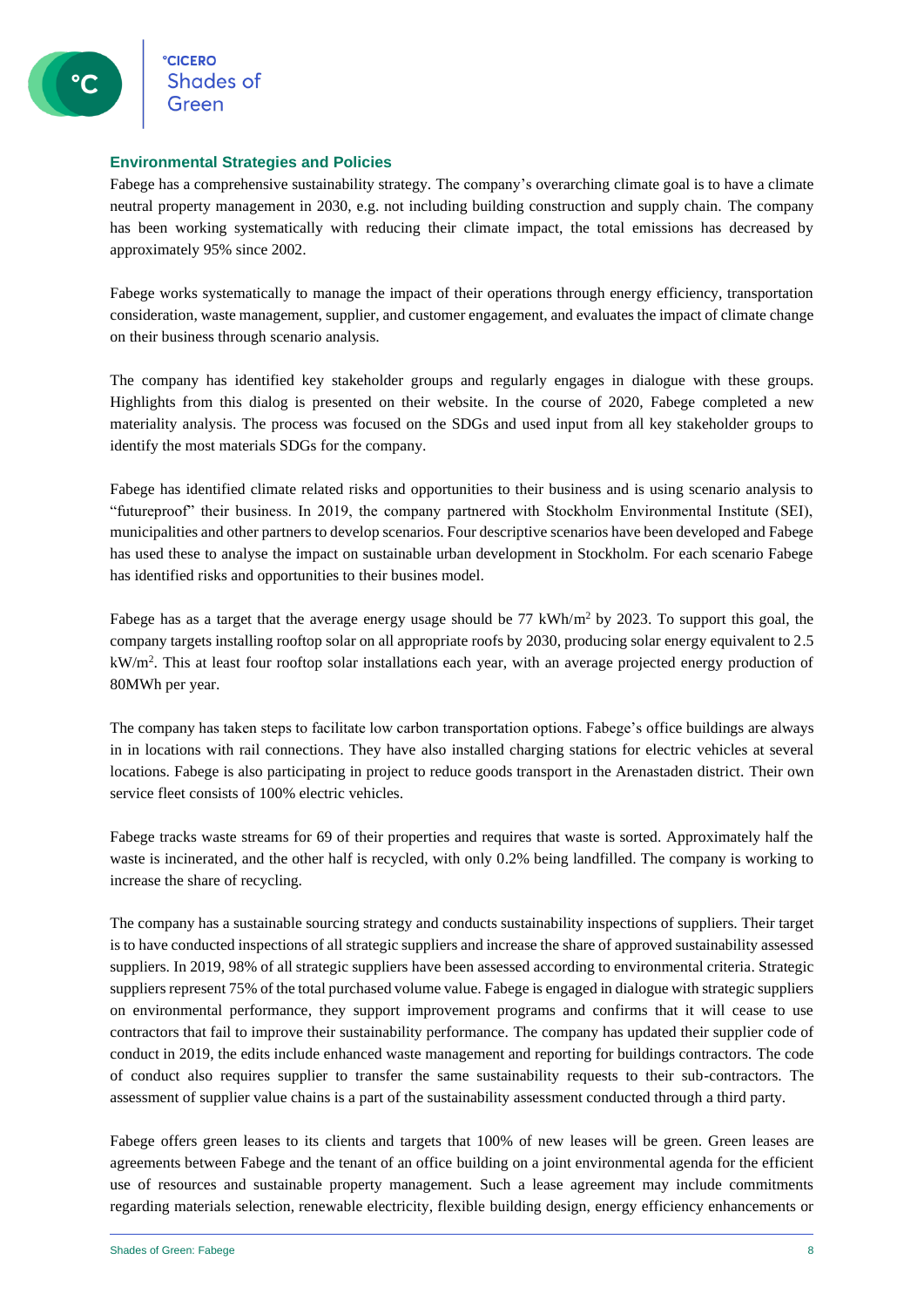

sorting of waste. In 2019, 75% of lettable area was managed under green leases. The vast majority of new leases signed in 2019 were green leases.

#### **Reporting**

Fabege has comprehensive sustainability reporting and key sustainability metrics are also included in the company's financial reporting.

The annual sustainability report is prepared according to the Global Reporting Initiative (GRI) and is verified by a third-party. Fabege has conducted a materiality analysis which guides the key sustainability issues they focus on. The company also reports on their stakeholder dialogue, which is considered best-practise. During September and October 2020, a new stakeholder dialogue and materiality analysis was conducted in cooperation with Stockholm Environment Institute.

The environmental reporting includes relevant metrics linked to the company targets on emissions, energy use, waste, water, building certifications, green leases, supplier assessments and green financing. Fabege estimates and reports greenhouse gas emissions from their direct operations and indirect emissions from electricity, heating and cooling, as well as, their supply chain (scope 1, 2 and 3). The company follows the Greenhouse Gas Protocol, and is transparent on the methodology and inclusions in their GHG accounting. This is especially important as they currently have limited scope 3 reporting, 2019 being the first year the company included scope 3.

Fabege reports to GRESB, which requires detailed environmental information for each property.

In 2020, Fabege prepared its first reporting in line with the TCFD recommendation. This reporting will be included in the 2021 annual reporting.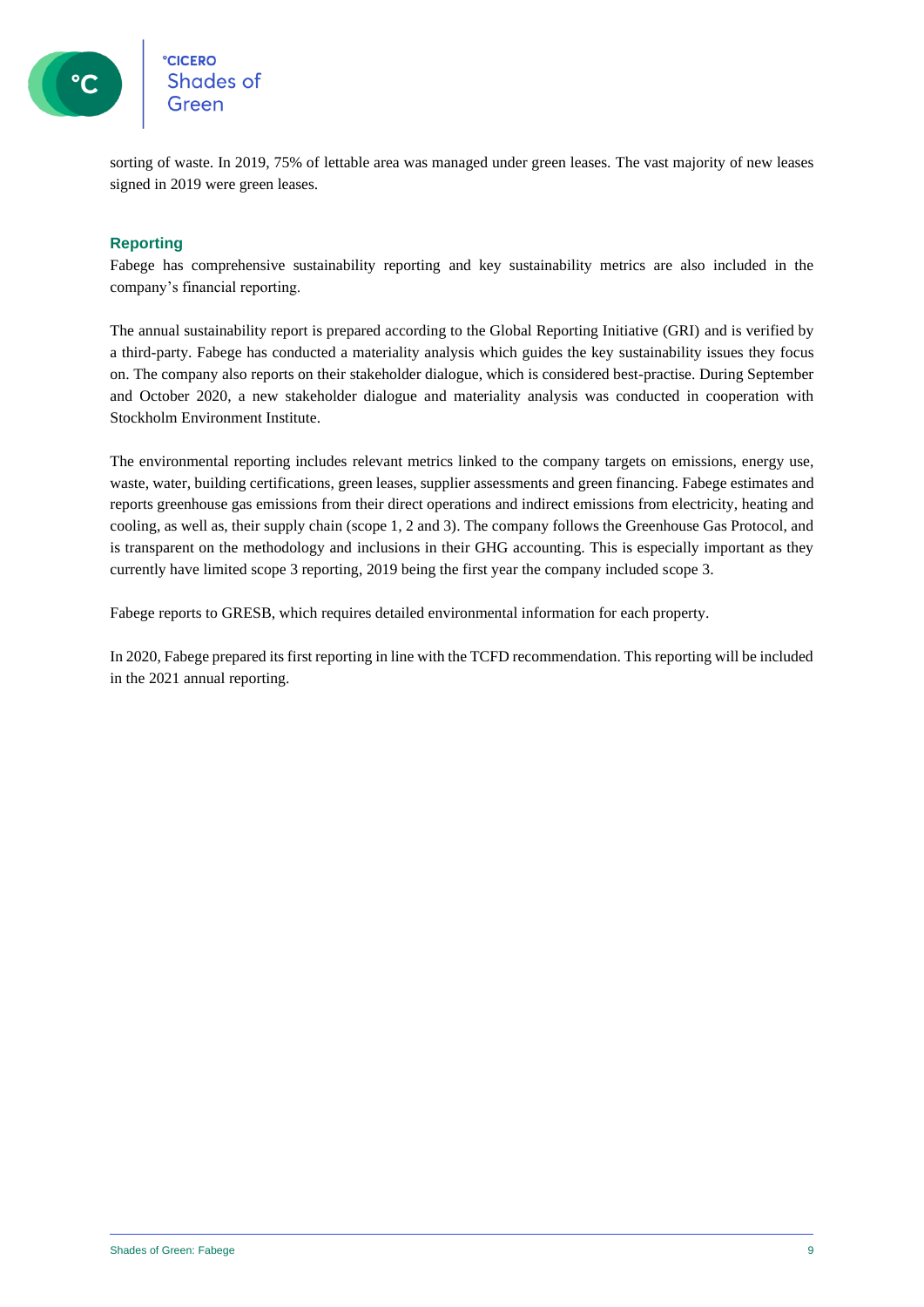# **3 Assessment of Fabege's green activities and policies**

According to CICERO Green's methodology shades of green or brown should be allocated to the revenue stream and investments according to how these streams reflect alignment of the underlying activities to a low carbon and climate resilient future and taking into account governance issues. (See notes and methodology page for further details on shading).

Information on some qualities of Fabege's portfolio includes information on some or all of the following aspects<sup>13</sup>: Environmental certification schemes and levels, energy performance categories, and specific energy use and CO<sub>2</sub> emissions. The most common certification scheme is BREEAM (new construction and in-use), three buildings are certified with Miljöbyggnad. Based on this information, we assign a basic shading to each property according to the following scheme:

**Dark Green** is assigned to properties with an environmental certificate of BREEAM Outstanding (new construction) or BREEAM Excellent (new construction) and with an energy use less than  $100 \text{ kWh/m}^2$ . Without certification, the energy performance certificate needs to be labelled A or the property should have an energy use below 50% of current regulation $14$ .

**Medium Green** is assigned to existing properties with an environmental certificate of Miljöbyggnad Silver and BREEAM Very Good (new construction) with an energy use of less than 100 kWh/m<sup>2,15</sup>. Properties without an environmental certificate will need as a minimum to be aligned with the proposed EU taxonomy thresholds of energy use 20% below regulations<sup>16</sup> or an energy performance certificate of B.

**Light Green** is assigned to properties with an environmental certification without additional energy thresholds, or older existing buildings with energy use below 100 kWh/m<sup>2</sup>. The exception being that BREEAM in-use pass does not automatically qualify as green. Actual verified energy use is preferred over design values.

For properties not fulfilling any of the above criteria, a shade of brown is allocated based on actual energy use and year of construction or last major renovation. No properties with direct fossil fuel heating are green. The light brown category also includes properties classified as parking, one garage and one building that is scheduled for demolition. The grey category is assets classified as land with no information on the current or intended usage of the plots.

This basic shading can be upgraded or downgraded based on additional information related to resilience measures, access to electrical vehicle charging stations and access to public transport, etc. The criteria above must be seen in

<sup>&</sup>lt;sup>13</sup> Latest available data is used. For most properties, all data is from 2019, some properties have updated certifications or other aspects in 2020 and we have taken this into account.

 $14$  Interpreted by us as currently of the order of 35 kWh/m<sup>2</sup> not temperature corrected. Actual verified energy use is preferred for design values.

<sup>&</sup>lt;sup>15</sup> Preliminary criteria. Used until better data become available, will be strengthened over time.

<sup>&</sup>lt;sup>16</sup> This threshold is thus currently of the order of 56 kWh/m<sup>2</sup>. It is yet unclear how this will be applied, i.e from the EU taxonomy: "The TEG recognises that more work needs to be done to collect and analyse data in order to define absolute thresholds corresponding to the performance of the top 15% of each local stock, such as data showing the distribution of EPCs across the stock and the thresholds used to define EPC ratings".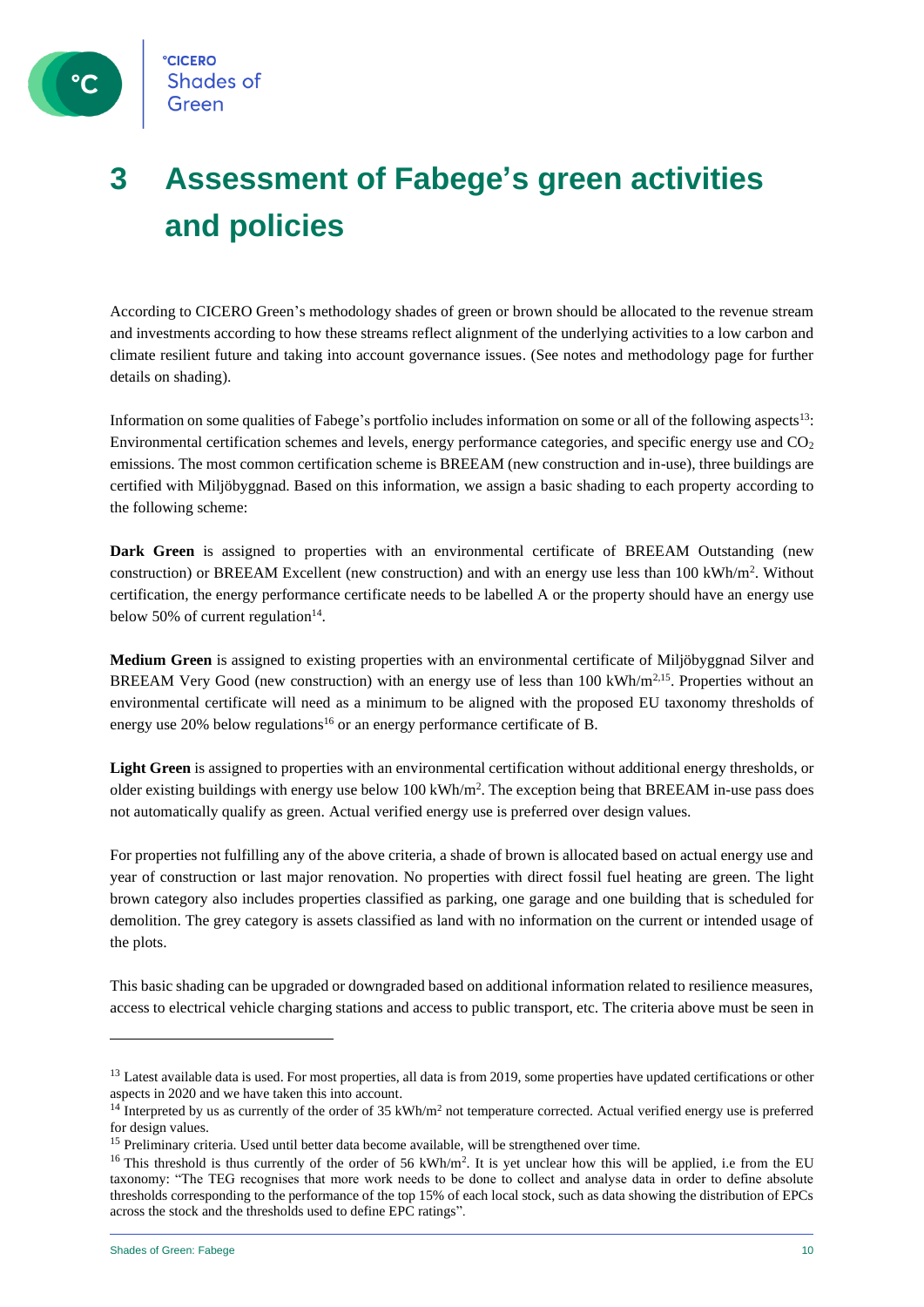context of Fabege's overall governance structure and ambitious sustainability targets that guide all company operations. E.g., Fabege works systematically to improve energy efficiency and all buildings have energy management through the building management systems (BMS), there is a thoughtful approach to transportation systems around the buildings, no buildings are directly heated with fossil fuels, and the company has a strategic approach to climate resilience. Fabege would need to continue to improve the performance of the assets in order to maintain the same level of green shadings in the future.

With these provisions, we find that in 2020<sup>17</sup> 18% of rental revenue came from assets considered Dark green, 19% from assets shaded Medium green, 58% from assets shaded Light green, and 5% from Light brown assets, see Figure 4. Thus, 95% of the rental revenue came from assets with some shade of green.

In 2020, 49% of investments were in properties shaded Dark Green, 15% in Medium Green properties, 31% in Light Green properties and 2% of the investments are characterised as Light brown, see Figure 5. 95% of investments went to properties with some shade of green, and investments were more focused on the dark green assets.



**Figure 4 Shading based on rental revenue 2020. Figure 5 Shading based on investments 2020.**

Compared to 2019, the share of revenue from and investments to green assets is has remained stable. However, more investments were made in dark green properties in 2020. Investments in Dark Green assets was 38% in 2019, with 18% going to Medium Green assets and 43% in Light Green properties.

Our assessment is based on data reported by the company and has not always been verified by a third party. In addition, there are numerous ways to estimate, measure, verify and report e.g. data on energy use, which may make direct comparisons between companies or regulatory criteria difficult and somewhat uncertain. Finally, when it comes to assessing older buildings, the energy implication of environmental certificates is not always clear.

<sup>&</sup>lt;sup>17</sup> The analysis for 2020 is based on financial reporting from  $Q1 - Q3$  and projected revenue and investment figures for  $Q4$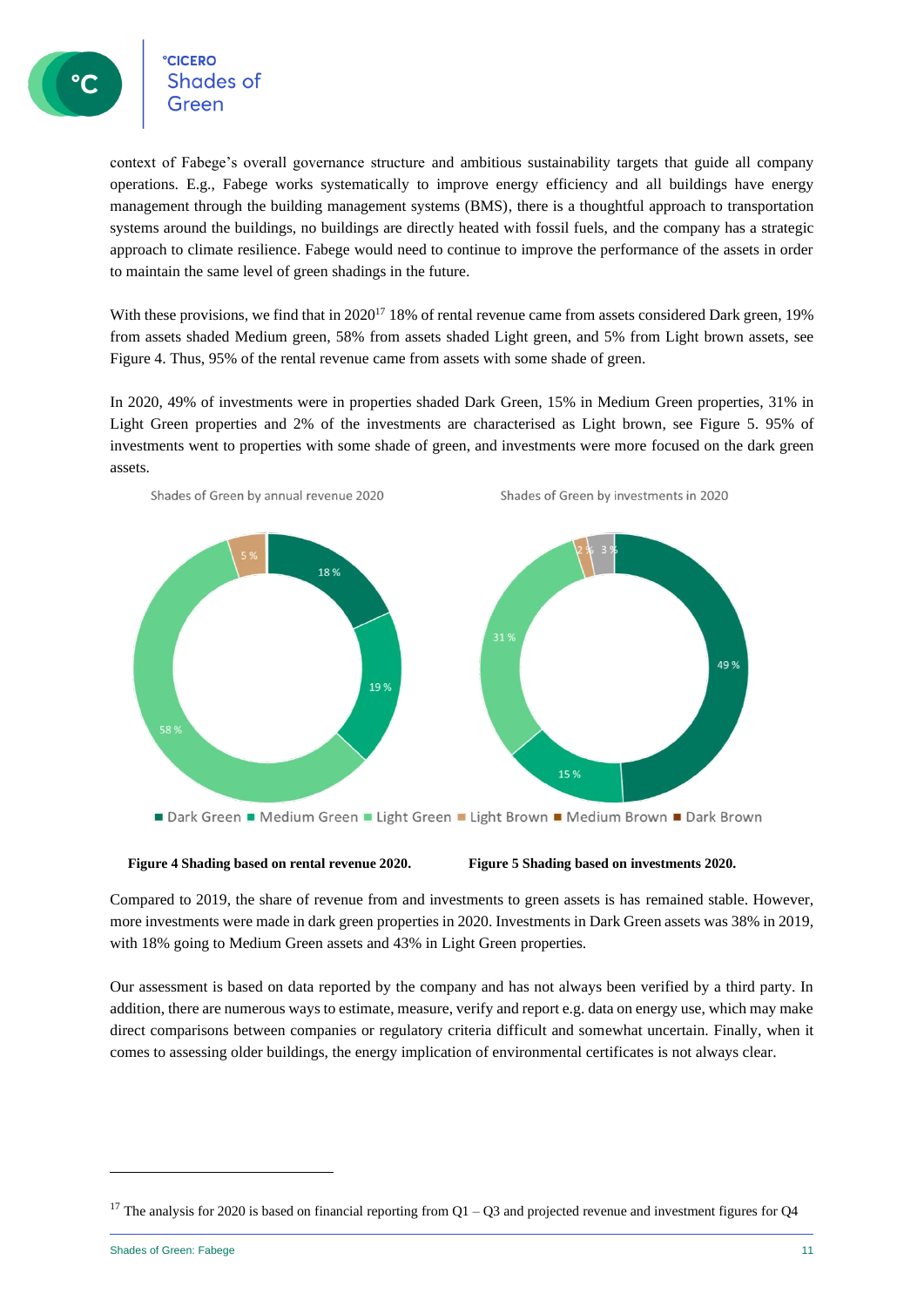#### **Governance Assessment**

When assessing the governance of Fabege, CICERO Green looks at four elements: 1) Strategy, goals, and targets 2) lifecycle considerations including supply chain policies and environmental considerations towards customers 3) the integration of climate considerations into their business and the handling of resilience issues; and 4) reporting. Based on these aspects, an overall grading is given on governance strength falling into one of three classes: Fair, Good or Excellent. Please note this is not a substitute for a full evaluation of the governance of the issuing institution, and does not cover, e.g., corruption.

Fabege has a comprehensive environmental strategy with appropriate and relevant targets. These targets cover the key environmental impacts and risks to the company's business. Targets especially for new buildings are ambitious. Fabege is working on designing science-based targets, further strengthening its ambitions. The company performs environmental screenings of its strategic contractors and suppliers, and reports on supplier engagement. To further strengthen the work on supply chain sustainability, Fabege should consider setting a target for supply chain emission.

In 2020 Fabege prepared its first TCFD reporting. This reporting includes a screening for climate related risks and opportunities. The company has also conducted scenario analysis, which is considered best-practise.

The overall assessment of Fabege's environmental governance structure gives it a rating of **Excellent**.



#### **EU Taxonomy**

In March 2020, a technical expert group (TEG) proposed an EU taxonomy for sustainable finance that included a number of principles including "do-no-significant-harm (DNSH)-criteria" and safety thresholds for various types of activities<sup>18</sup>. In November 2020, EU published its draft delegated act to outline its proposed technical screening criteria for climate adaptation and mitigation objectives, respectively, which it was tasked to develop after the Taxonomy entered into law in July <sup>19</sup>. CICERO Green has conducted a preliminary assessment of Fabege's portfolio<sup>20</sup> against the EU taxonomy, we cannot at this point verify activities against the full EU taxonomy.

The EU Taxonomy has specified mitigation criteria and "do no significant harm" (DNSH) criteria for the building sector. Our review covers both aspects, we first cover the energy focused mitigation criteria and the broad DNSH criteria separately, then we provide an overview of our combined assessment. The mitigation criteria in the EU taxonomy includes specific thresholds for real estate sector activities relevant for the company (ownership and renovations) $^{21}$ :

<sup>&</sup>lt;sup>18</sup> Taxonomy: Final report of the Technical Expert Group on Sustainable Finance, March 2020.

[https://ec.europa.eu/knowledge4policy/publication/sustainable-finance-teg-final-report-eu-taxonomy\\_en](https://ec.europa.eu/knowledge4policy/publication/sustainable-finance-teg-final-report-eu-taxonomy_en)

<sup>19</sup> [https://ec.europa.eu/info/law/better-regulation/have-your-say/initiatives/12302-Climate-change-mitigation-and-adaptation](https://ec.europa.eu/info/law/better-regulation/have-your-say/initiatives/12302-Climate-change-mitigation-and-adaptation-taxonomy#ISC_WORKFLOW)[taxonomy#ISC\\_WORKFLOW](https://ec.europa.eu/info/law/better-regulation/have-your-say/initiatives/12302-Climate-change-mitigation-and-adaptation-taxonomy#ISC_WORKFLOW)

<sup>&</sup>lt;sup>20</sup> Note that we have only included buildings in this analysis, Fabege also owns some real estate classified as parking, garage and land.

<sup>&</sup>lt;sup>21</sup> EU Taxonomy: Annex to the Commission Delegated Regulation, supplementing Regulation (EU) 2020/852, November 2020. [https://ec.europa.eu/finance/docs/level-2-measures/taxonomy-regulation-da-2020-annex-1\\_en.pdf](https://ec.europa.eu/finance/docs/level-2-measures/taxonomy-regulation-da-2020-annex-1_en.pdf)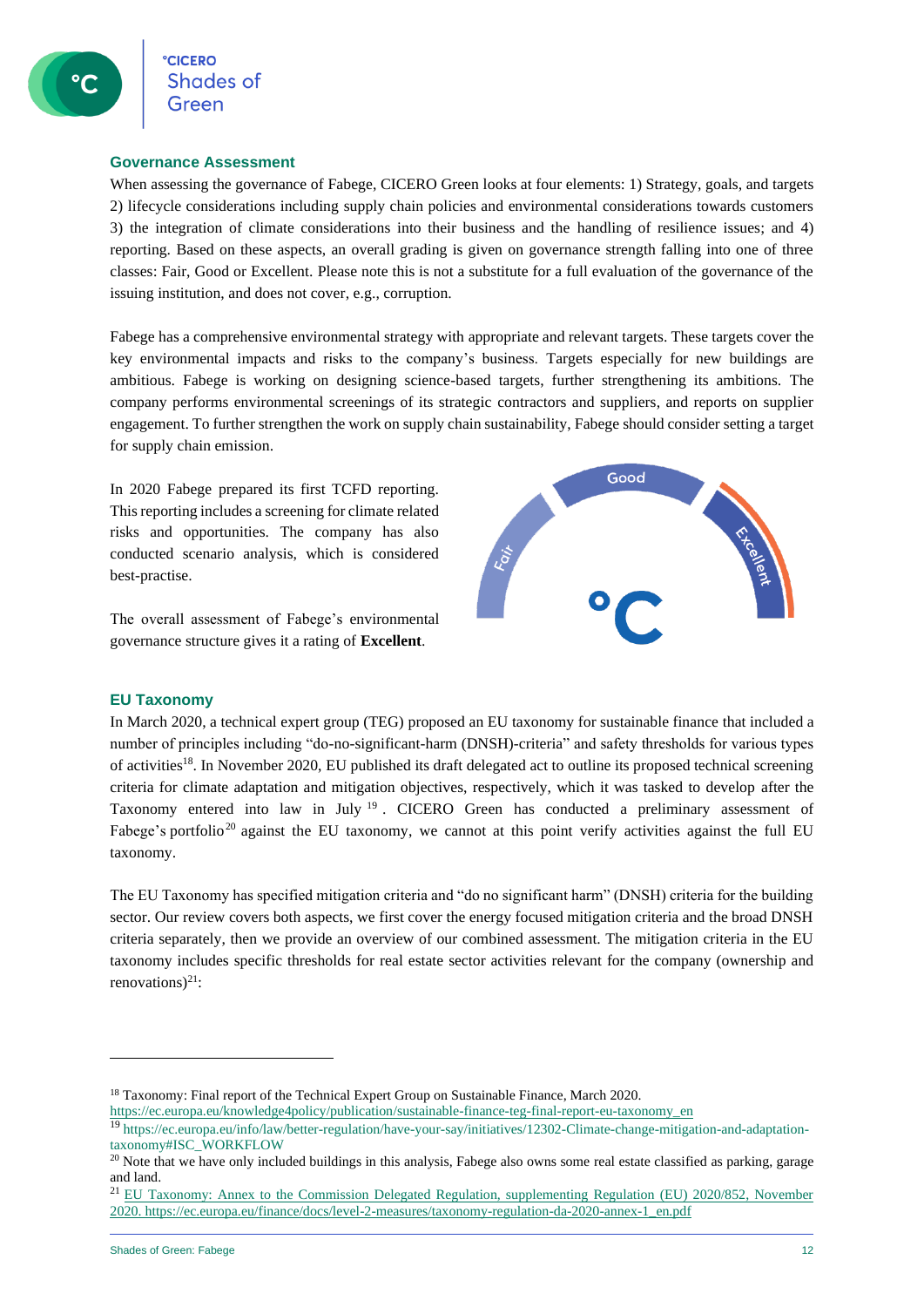- 1. Ownership or acquisition of buildings built before 2021 should have an Energy Performance Certificate label A.
- 2. Renovations should deliver 30% primary energy savings.
- 3. Where the building is a large non-residential building it is efficiently operated through energy performance monitoring and assessment

The Fabege portfolio currency includes two buildings with an EPC label A. In 2020, 11% of revenue was derived from these buildings. It is unclear what share of investments would be aligned. In 2020, Fabege has invested in several properties with high environmental ambitions (e.g. targeting BREEAM/New Construction | Excellent), however, the EPC labels are not confirmed. In addition, the company is investing in a major renovation expected to reduce energy intensity by approximately 60%. Fabege is also investing in existing properties with EPC label A. These investments combined total 60% of 2020 investments.

Note that Fabege has stated that they prefer to rely on energy use over the EPC labels, referring to Swedish regulation (Boverket), which states that energy labels issued before and after 1. January 2019 are not necessarily comparable. The company has also informed us of their opinion that the threshold will exclude most existing buildings in Sweden.

Most of Fabege's portfolio could qualify as large non-residential buildings and be required to meet the criteria for energy performance monitoring. All of Fabege's buildings have energy management through the building management systems (BMS), and the company has a track record of working systematically on energy efficiency. Our assessment is therefore that all buildings in the portfolio would meet this criterion.

The proposed EU taxonomy for sustainable finance includes a number of principles including a "do-no-harm clause" and safety thresholds for various types of activities. <sup>22</sup> Do-No-Significant-Harm criteria include measures such as ensuring resistance and resilience to extreme weather events, preventing excessive water consumption from inefficient water appliances, ensuring recycling and reuse of construction and demolition waste and limiting pollution and chemical contamination of the local environment. The below summarizes our current approach to assessing DNSH:

- Resilience and adaptation measures: we consider if the company has an understanding of the key physical risks impacting their business. We also consider for the major relevant risks specifically. For the Fabege portfolio, we have considered if the company has screened for flood risk and has a management plan for natural hazards. Fabege has identified climate-related risks to their business and is managing and reporting on these in line with the TCFD recommendations<sup>23</sup>. Fabege has a crisis management plan for natural hazards. Some buildings have also undergone a flood risk assessment as a part of the certification process.
- Water and marine resources: we check for inefficient water appliances in the cases of new construction and major renovation. For existing buildings, we consider the company's focus on water efficiency, for example if the issuer measures water use and has reduction targets. Fabege tracks water usage as a part of their EPRA Performance Measures.
- Circular economy, waste prevention and recycling: we consider the company's waste management and recycling rate. For new buildings and renovation, we consider construction waste. Fabege works systematically with waste management, only 0.2 percent of waste from operations is landfilled.

 $22$  Taxonomy: Final report of the Technical Expert Group on Sustainable Finance, March 2020.

[https://ec.europa.eu/knowledge4policy/publication/sustainable-finance-teg-final-report-eu-taxonomy\\_en](https://ec.europa.eu/knowledge4policy/publication/sustainable-finance-teg-final-report-eu-taxonomy_en)

<sup>&</sup>lt;sup>23</sup> A summary is presented here:<https://www.fabege.se/investerare/risker-mojligheter/miljo/>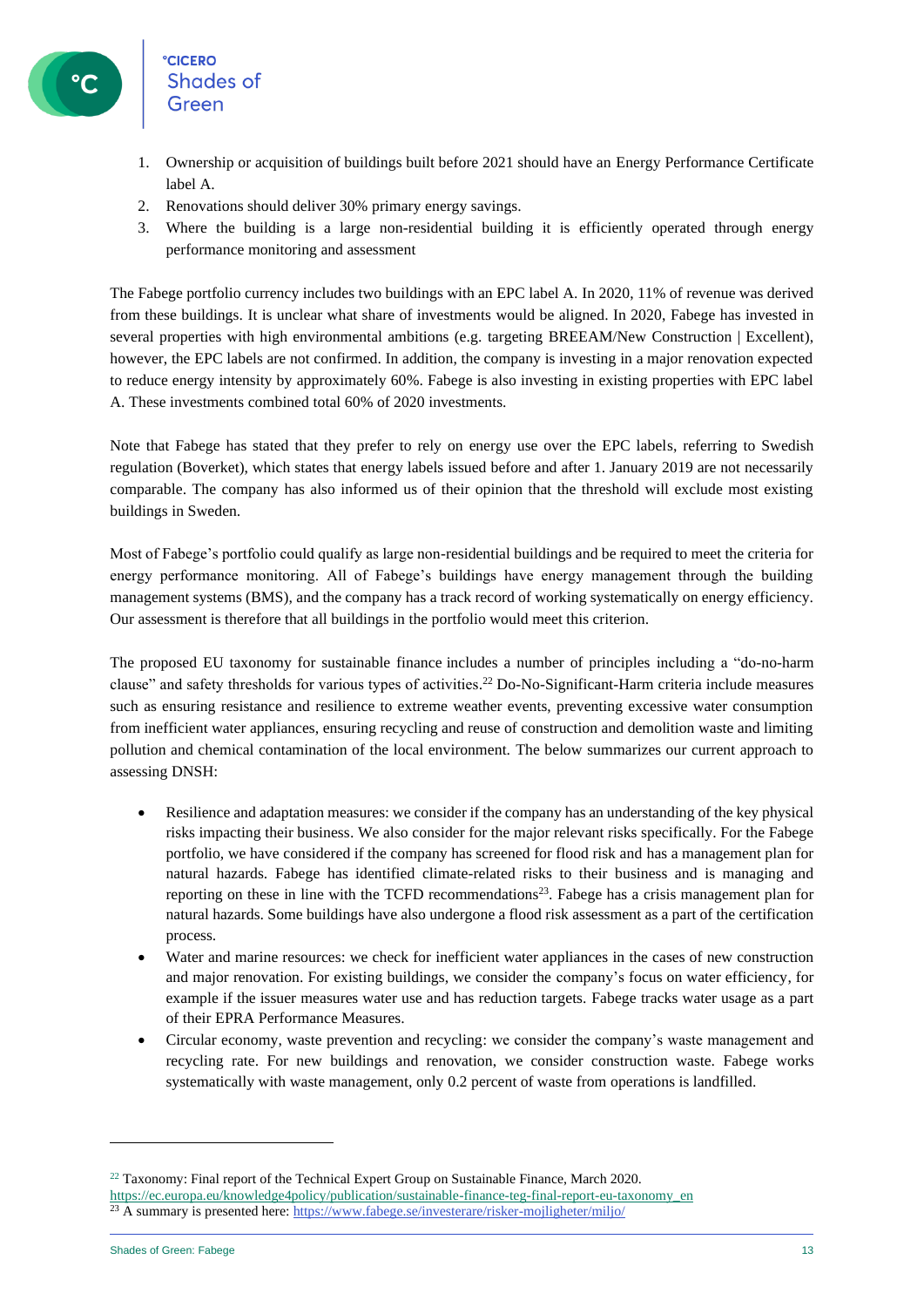

- Pollution: we consider the issuers management of hazardous materials. For this portfolio, the presence of asbestos could be an issue. We consider if the company has screened for the substance and is aware of which properties are impacted. For major renovation and new construction, proper handling of hazardous materials is required.
- Ecosystems: We consider if any buildings are in inappropriate areas, such as areas of high biodiversity value. As all of Fabege's buildings are in an urban environment, an extensive screening for biodiversity is more relevant for other contexts. For new construction and major renovation, we screen for indirect damage to forest ecosystems due to the use of timber products originating from forests that are not sustainably managed. Fabege sources FSC certified wood.

CICERO Green has assessed the Fabege portfolio against the DNSH principles as described above. It appears that the buildings in the portfolio will likely meet the DNSH criteria, based on Fabege's solid governance structure.

#### **Strengths**

Fabege is committed to contributing to a green transition towards a low carbon society. The company's portfolio includes all shades of green and light brown properties<sup>24</sup>. Most of the revenue in 2019 and 2020 came from properties with some shade of green. The majority of revenue stemming from Light Green assets. Almost half of investments in 2020 were in Dark Green assets, an increase from 2019.

The company has ambitious climate and energy efficiency targets. The company's overarching climate goal is to have a climate neutral property management in 2030. This target does not include supply chain emissions, but Fabege is taking steps to understand these. 2019 is the first year Fabege includes Scope 3, in their emissions accounting. Setting a climate target for supply chain (scope 3) would further strengthen environmental governance.

Fabege has integrated environmental issues into core business practises and works strategically to meet environmental targets. The company has been working systematically with reducing their climate impact and improving energy efficiency. Both energy intensity and emissions (scope 1 and 2) decreased from 2018 to 2019.

Fabege has identified climate related risks and opportunities to their business and is using scenario analysis to "futureproof" their business. In 2019, the company partnered with Stockholm Environmental Institute (SEI), municipalities and other partners to develop scenarios. In 2020, the company prepared their first TCFD aligned reporting. For publication in the 2021 annual report.

The company has a implemented many best-practises in sustainable supply chain management. Fabege is engaged in dialogue with strategic suppliers to improve environmental performance. The company has updated their supplier code of conduct in 2019, and this code of conduct also requires supplier to transfer the same sustainability requests to their sub-contractors.

Fabege's commitment to sustainability and specifically its work to certify all properties and reduce energy usage will secure a continued reduction in climate footprint and other environmental impacts over time, but this will depend on what other acquisitions are made to the portfolio.

#### **Weaknesses**

Our assessment has not uncovered any weaknesses.

<sup>&</sup>lt;sup>24</sup> The portfolio also includes some assets to which we could not assign a shade, see part 3 for more details.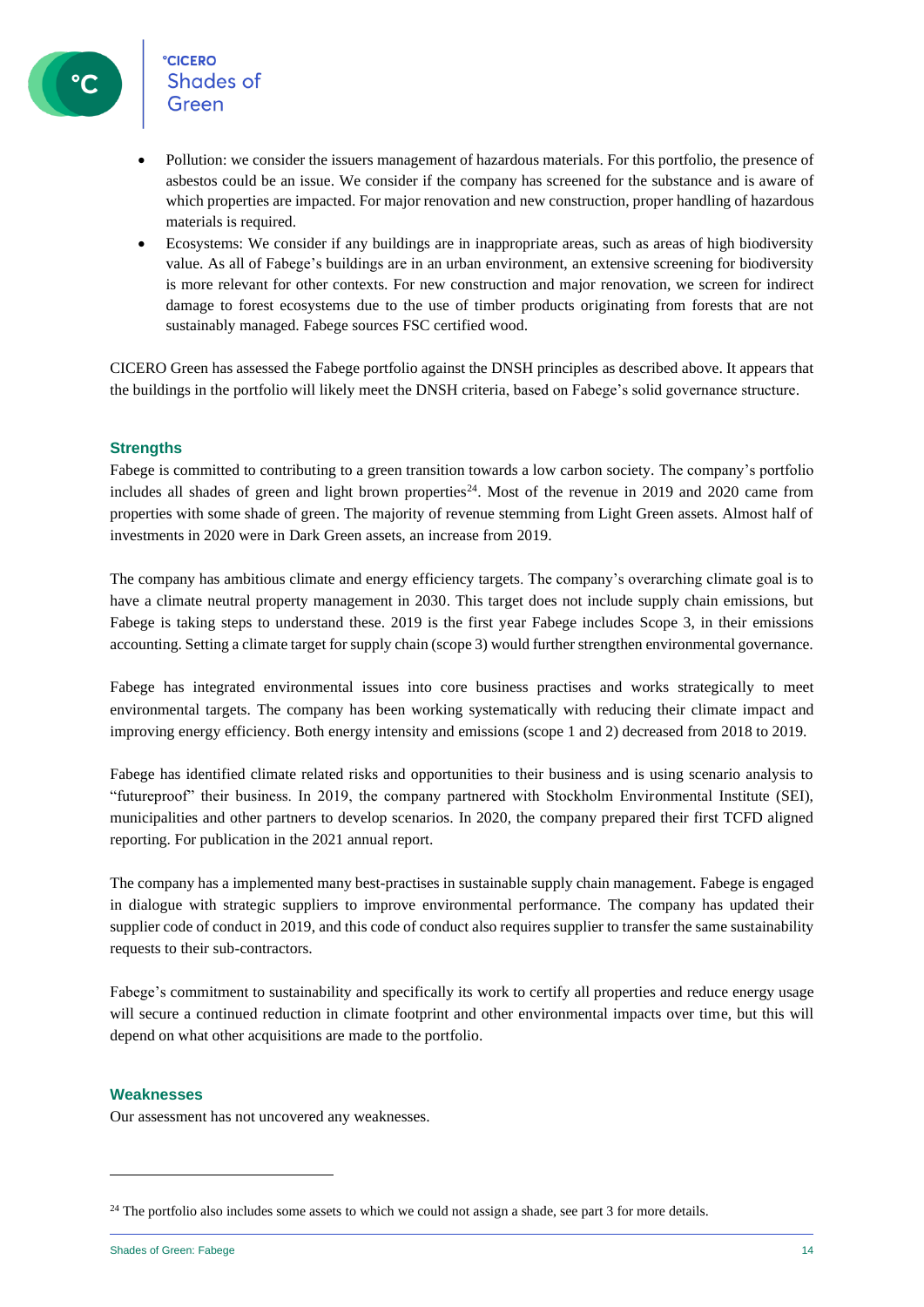#### **Pitfalls**

Our assessment is based on data reported by the company and has not always been verified by a third party. In addition, there are numerous ways to estimate, measure, verify and report e.g. data on energy use, which may make direct comparisons between companies or regulatory criteria difficult and somewhat uncertain. Finally, when it comes to assessing older buildings, the energy implication of environmental certificates is not always clear.

In a low carbon 2050 perspective the energy performance of buildings is expected to be improved, with passive and plus house technologies becoming mainstream and the energy performance of existing buildings greatly improved through refurbishments. Fabege is not there yet but is taking valuable steps towards this long-term vision, and their targets for new buildings are particularly ambitious.

Fabege has worked systematically to reduce the energy usage of their portfolio. This is reflected in the energy intensity figures. However, there are few buildings in the portfolio with the highest EPC label. The company has informed us that they prefer to rely on energy use over the EPC labels. However, this is a potential issue given the current EU taxonomy singular focus on EPC labels.

Environmental certification schemes include many important environmental aspects. However, these certifications alone do not necessarily ensure that energy and resilience aspects are taken into considerations to a high enough degree. Some of the buildings in the portfolio have a good environmental rating (through certification levels) while not showing energy use below today's regulation. This is probably at least partly due to the age structure of Fabege's portfolio which is quite old and relatively energy efficient when the age structure is taken into account. Preserving older buildings may reflect a conscious policy on Fabege's behalf to minimise the overall climate footprint of the portfolio.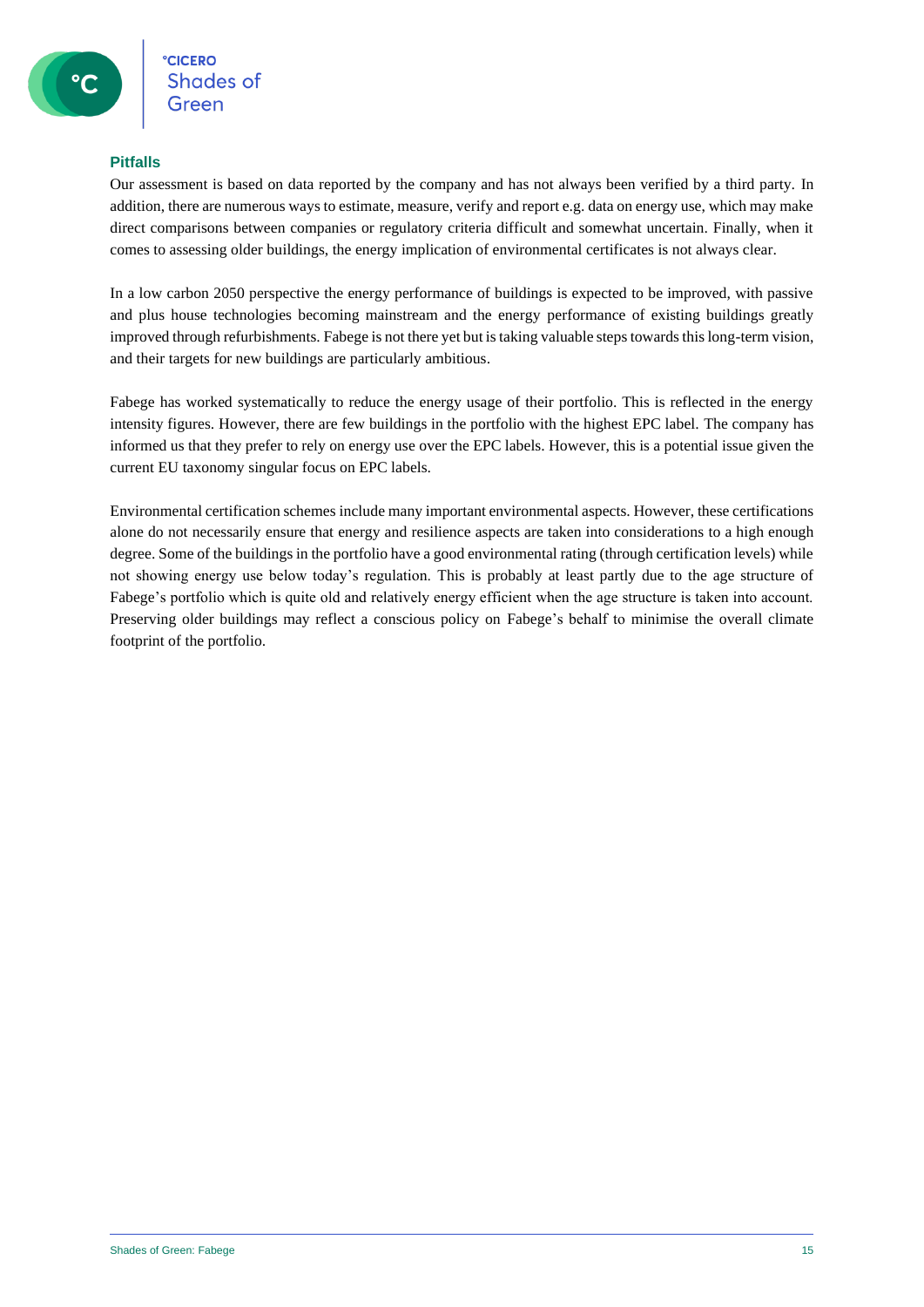

# **Appendix 1: Source List**

| <b>Document</b><br><b>Number</b> | <b>Document Name</b>                                                                | <b>Description</b>                 |  |
|----------------------------------|-------------------------------------------------------------------------------------|------------------------------------|--|
| 1                                | Fabege Energistrategi 2020                                                          | Energy strategy updated in 2020    |  |
| $\overline{c}$                   | Fabege_hallbarhetsrapport_2019                                                      | 2019 Sustainability report         |  |
| 3                                | Fabege Uppforandekod leverantorer                                                   | Supplier code of conduct           |  |
| 4                                | Fabege Hållbarhetsmål 2020-2030                                                     | Sustainability targets 2020 - 2030 |  |
| 5                                | Fabege Q2 2020                                                                      | Q2 filing                          |  |
| 6                                | Fabege Uppförandekod                                                                | Code of conduct                    |  |
| 7                                | Fabege Skattepolicy                                                                 | Tax policy                         |  |
| $8\,$                            | fabege Miljöpolicy                                                                  | Environmental policy               |  |
| 9                                | Fabege Upphandlings- och inköpspolicy 2020 Supply chain and procurement policy from | 2020                               |  |
| 10                               | Gresb data                                                                          | Data submitted to GRESB            |  |
| 11                               | BREEAM & Miljöbyggnad certificates                                                  | Individual building certifications |  |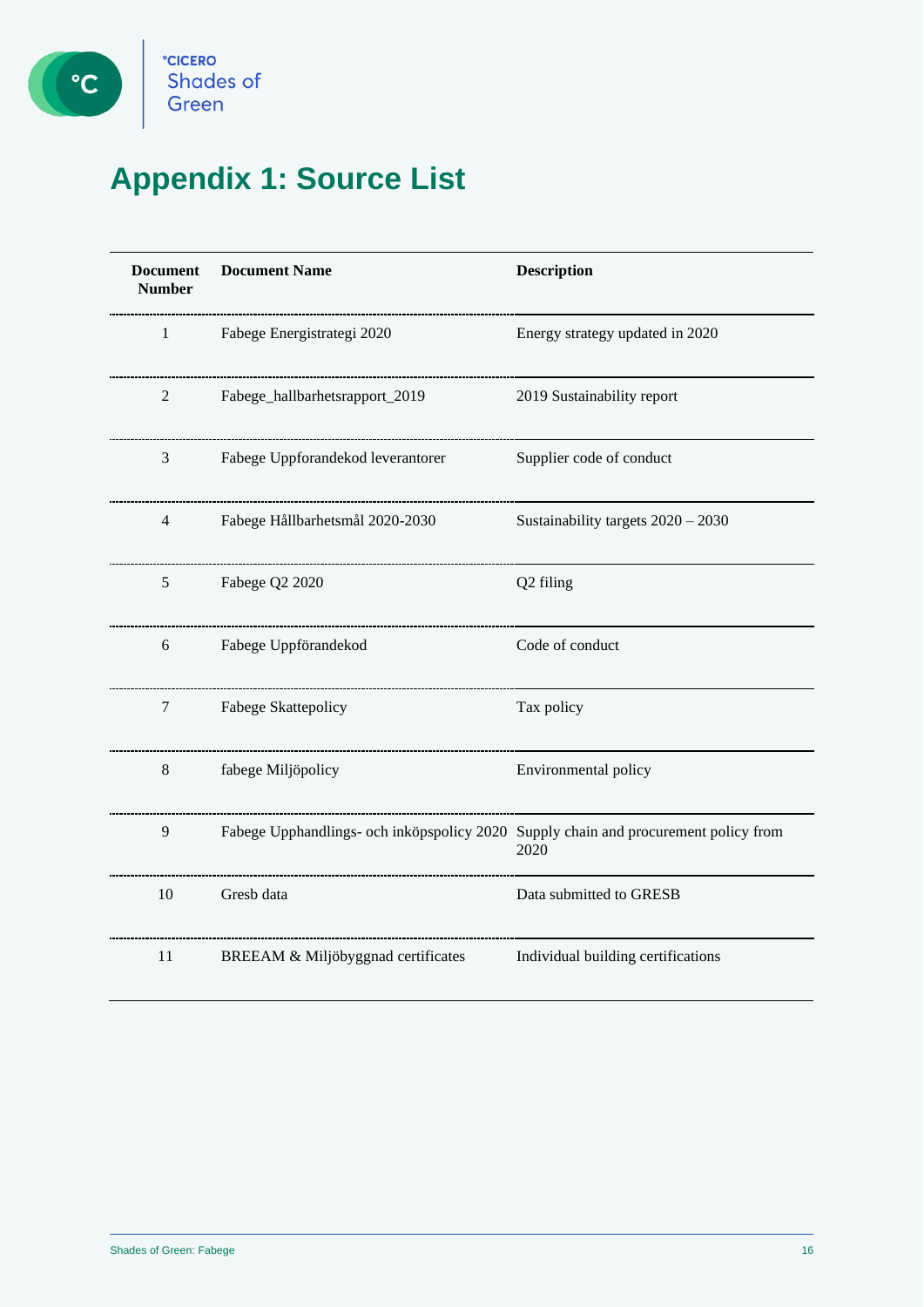## **Appendix 2: Background**

The construction and real estate sector have a major impact on our common environment. According to the National Board of Housing, Building and Planning's environmental indicators, it accounts for 32% of Sweden's energy use, 31% of waste and 19% of domestic greenhouse gas emissions. Calculations from Sveriges Byggindustrier indicate that the climate impact of new production of a house is as great as the operation of the house for 50 years.

As members of the EU, Sweden is subject to the EU's climate targets of reducing collective EU greenhouse gas emissions by 40% by 2030 compared to 1990 levels, increasing the share of renewable energy to 32% and improving energy efficiency by at least 32.5%.<sup>25</sup> The European Green Deal aims for carbon neutrality in 2050.<sup>26</sup> Sweden has developed a National Energy and Climate Plan (NECP) in which it outlines the targets and strategies in all sectors.<sup>27</sup> These strategies include measures such as increasing renewable energy capacity, increasing energy efficiency, facilitating the large scale implementation of clean transportation alternatives, and increasing carbon sinks through reforestation and the LULUCF sector. Non-ETS emissions, of which public buildings and households are a part, must decrease by 63% by 2030.

The building sector accounts for a large share of primary energy consumption in most countries, and the IEA reports that the efficiency of building envelopes needs to improve by 30% by 2025 to keep pace with increased building size and energy demand – in addition to improvements in lighting and appliances and increased renewable heat sources.<sup>28</sup> The energy efficiency of buildings is dependent on multiple factors including increasing affluence and expectations of larger living areas, growth in population and unpredictability of weather, and greater appliance ownership and use. Additionally, approximately half of life-cycle emissions from buildings stem from materials/construction. The other half stems from energy use, which becomes less important over time with the increasing adoption of off-grid solutions such as geothermal and solar. All of these factors should therefore be considered in the project selection process. In addition, voluntary environmental certifications such as LEED and BREEAM or equivalents measure or estimate the environmental footprint of buildings and raise awareness of environmental issues. These points-based certifications, however, fall short of guaranteeing a low-climate impact building, as they may not ensure compliance with all relevant factors e.g., energy efficiency, access to public transport, climate resilience, sustainable building materials. Many of these factors are covered under the World Green Building Council's recommendations for best practices for developing green buildings.<sup>29</sup> CICERO Shades of Green assesses all of these factors when evaluating the climate impact of buildings.

The Exponential Roadmap<sup>30</sup> lays out a trajectory for reducing emissions by 50% by 2030 and requires that emissions reductions strategies within the buildings sector be rapidly scaled up. The roadmap advocates for standardised strategies that are globally scalable within areas such as new procurement practices for construction and renovation that require dramatically improved energy and carbon emission standards, developing new lowcarbon business models for sharing space and smart buildings to achieve economies of scale, and allocating green bond funding for sustainable retrofitting and construction.

<sup>25</sup> [https://ec.europa.eu/clima/policies/strategies/2030\\_en](https://ec.europa.eu/clima/policies/strategies/2030_en)

<sup>26</sup> [https://ec.europa.eu/info/strategy/priorities-2019-2024/european-green-deal\\_en](https://ec.europa.eu/info/strategy/priorities-2019-2024/european-green-deal_en)

<sup>&</sup>lt;sup>27</sup> [https://ec.europa.eu/energy/topics/energy-strategy/national-energy-climate-plans\\_en](https://ec.europa.eu/energy/topics/energy-strategy/national-energy-climate-plans_en)

<sup>28</sup> <https://www.iea.org/reports/building-envelopes>

<sup>29</sup> <https://www.worldgbc.org/how-can-we-make-our-buildings-green>

<sup>30</sup> [https://exponentialroadmap.org/wp-](https://exponentialroadmap.org/wp-content/uploads/2020/03/ExponentialRoadmap_1.5.1_216x279_08_AW_Download_Singles_Small.pdf)

[content/uploads/2020/03/ExponentialRoadmap\\_1.5.1\\_216x279\\_08\\_AW\\_Download\\_Singles\\_Small.pdf](https://exponentialroadmap.org/wp-content/uploads/2020/03/ExponentialRoadmap_1.5.1_216x279_08_AW_Download_Singles_Small.pdf)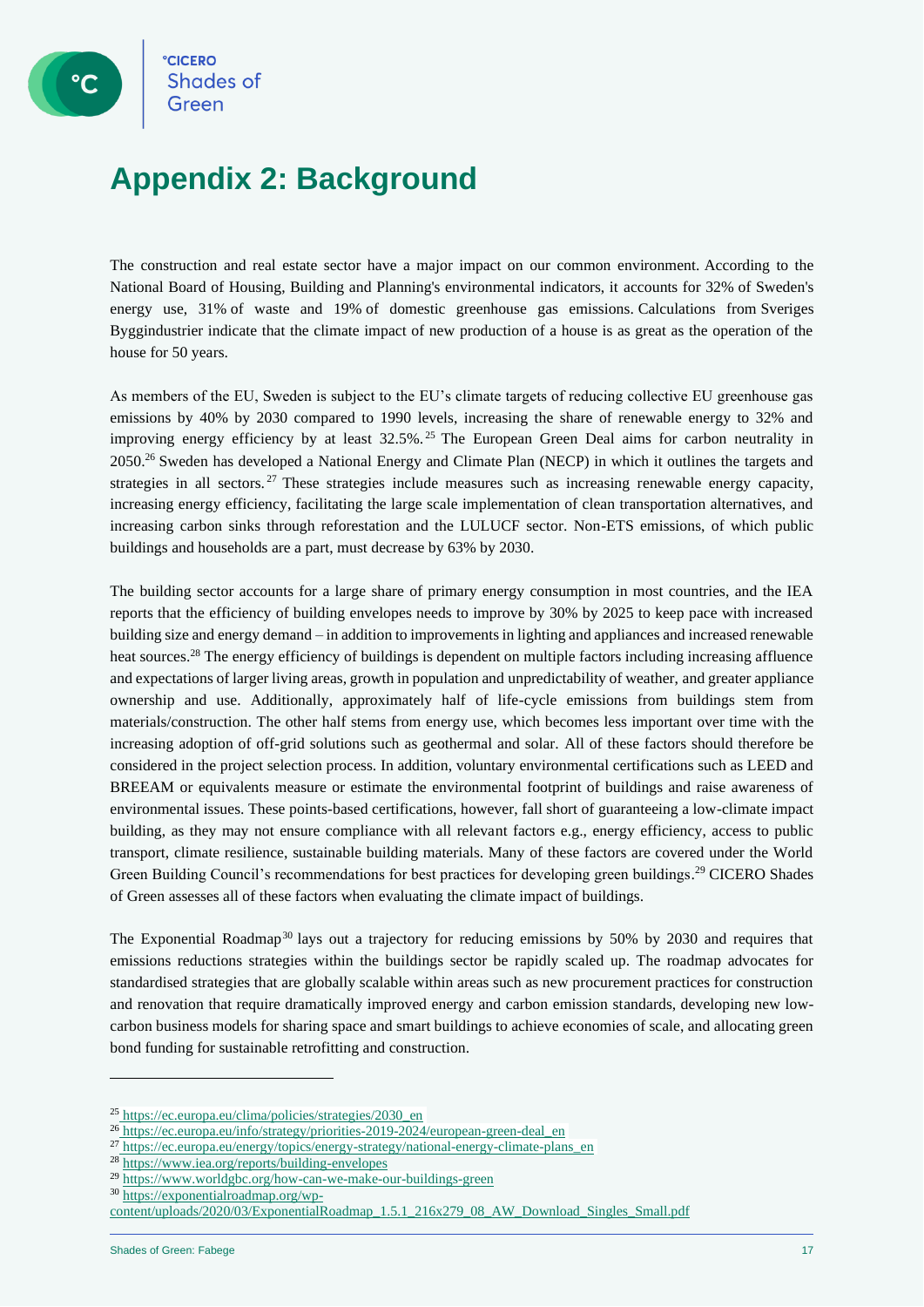**CICERO** Shades of Green

A large number of LCA studies show that wood-frame building results in lower primary energy and GHG emission compared to non-wood alternatives including concrete and steel. Less energy, in particular fossil fuels, is needed to manufacture wood-based building materials compared with alternative non-wood materials. Wood-based materials use primarily biomass residues for processing energy. Wooden materials also store carbon during their lifetime, temporary sequestering carbon from the atmosphere. Large amounts of biomass residues are produced during the manufacture and end-of-life of wood products, and these can be used to replace fossil fuels. Hence, wood-based buildings are appropriate for long-term strategies for reducing fossil fuel use and GHG emissions when combined with sustainable forestry<sup>31</sup>. Quantitative estimates are imprecise, but some studies indicate energy savings of the order of one third in the construction phase of wood buildings compared to buildings using mainly other materials.

<sup>31</sup> R&D Fund for public real estate, The Swedish Association of Local Authorities and Regions (2016): Climate impacts of wood vs. non-wood buildings[. https://webbutik.skl.se/bilder/artiklar/epub/7585-377-2.epub](https://webbutik.skl.se/bilder/artiklar/epub/7585-377-2.epub)